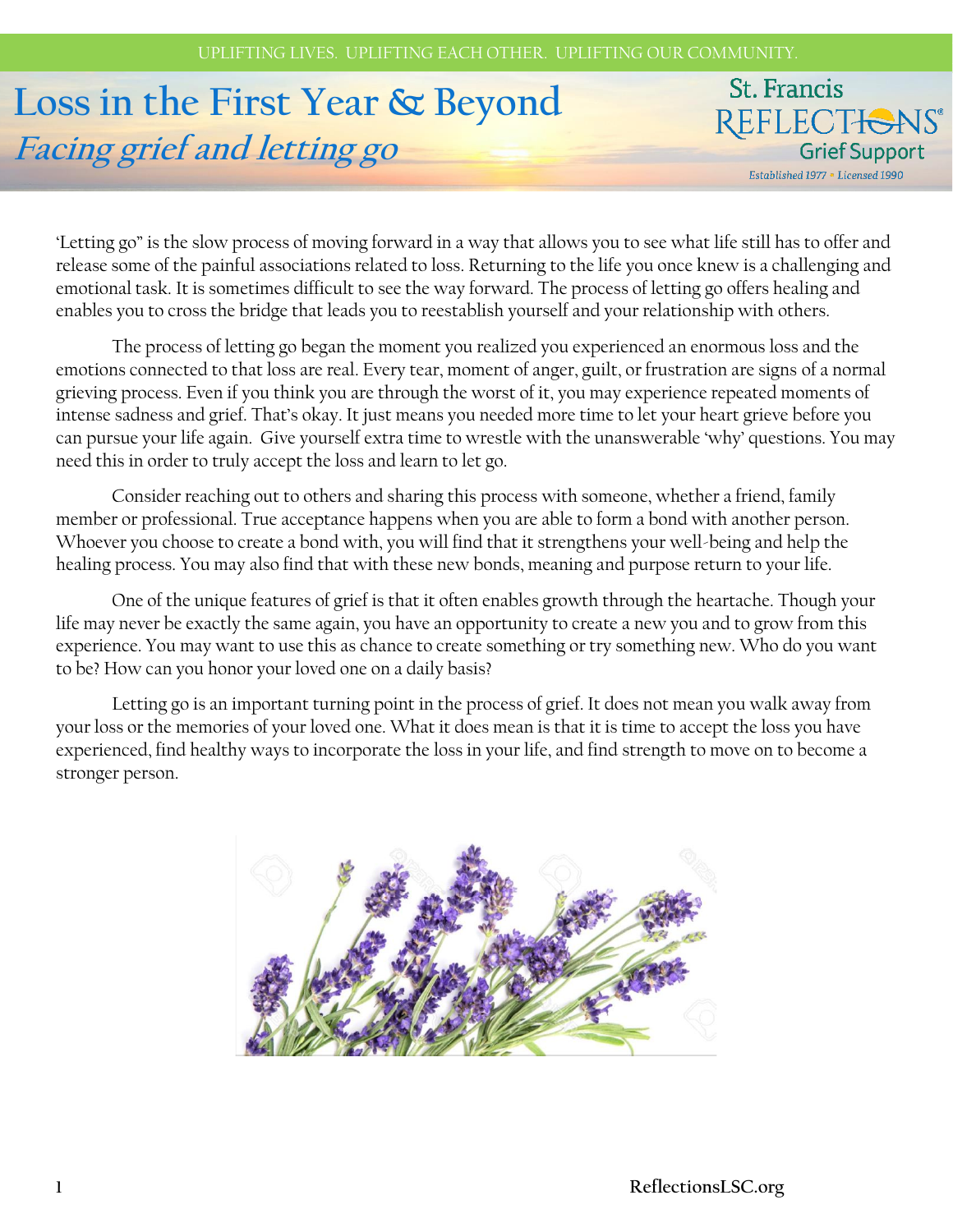## 10 Suggestions to Help Overcome Grief

- **1. Take time to ACCEPT DEATH –** Facing and accepting death remains a necessary condition for continuing our own life.
- **2. Take time to LET GO** Letting go means adjusting to a new reality in which the deceased is no longer present. Letting go occurs when we are able to accept whatever feelings such as anger, guilt, fear and/or sadness accompany death. Letting go occurs when we tolerate the feelings to wait, trust and hope again.
- **3. Take Time to MAKE DECISIONS –** It is important that the bereaved be patient with themselves and gradually make decisions as a way to control and sustain self-worth.
- **4. Take time to SHARE –** The greatest need of the bereaved is to have someone share their pain, their memories, and their sadness.
- **5. Take time to BELIEVE –** For many people, religion offers a comforting and strengthening base in the lonely encounter with helplessness and hopelessness.
- **6. Take time to FORGIVE –** We need to accept our imperfections, not torture ourselves for the things we did or did not do.
- **7. Take time to FEEL GOOD ABOUT YOURSELF –** Exploring new interests, developing hobbies, and taking advantage of new opportunities are all activities designed to help the bereaved reinvest their energies in new endeavors.
- **8. Take time to MEET NEW FRIENDS –** Healing occurs when we move out of our safe boundaries and interact with others. New friends will be there to offer opportunities. Join a support group, a club, or take a class.
- **9. Take time to LAUGH –** Laughter helps us survive and re-enter life.
- **10. Take time to GIVE –** The best way to overcome loneliness and grief is to be concerned about the pain of others. If we find someone like us, that will be our opportunity for healing. Get involved with others.

## With Healing Comes New Life

Any major injury to the physical body causes pain and suffering. A patient's total being needs time and extensive therapy in order to face life again as he or she knew it. Exercise can be painfully tedious and the injured patient does not want to endure the discomfort even though it means the road to recovery. As treatment continues, the mind responds. Healing brings strength and wellness to the whole body. Balance is restored to life their life.

Experiencing the loss of a loved one also causes intense pain and suffering as sit touched every part of the body. The emotional injuries require special therapy in order for the survivor to face life again. Time and a good support system carry the survivor through much of the grieving process. But the greatest advancement comes when the survivor alone recognizes and accepts his or her loss. With this difficult moment behind, the sadness ebbs and the healing process begins.

The most important thread of healing in families came when they were able to allow their loved one to become an ongoing part of their life experience. They continued to find joy in remembering the special times they had shared together. Although it was painful, with practice they developed a different and meaningful relationship with their loved one. The memories fade but never go away. The sun begins to shine. With healing comes a new life. May the healing of the peace come to you.